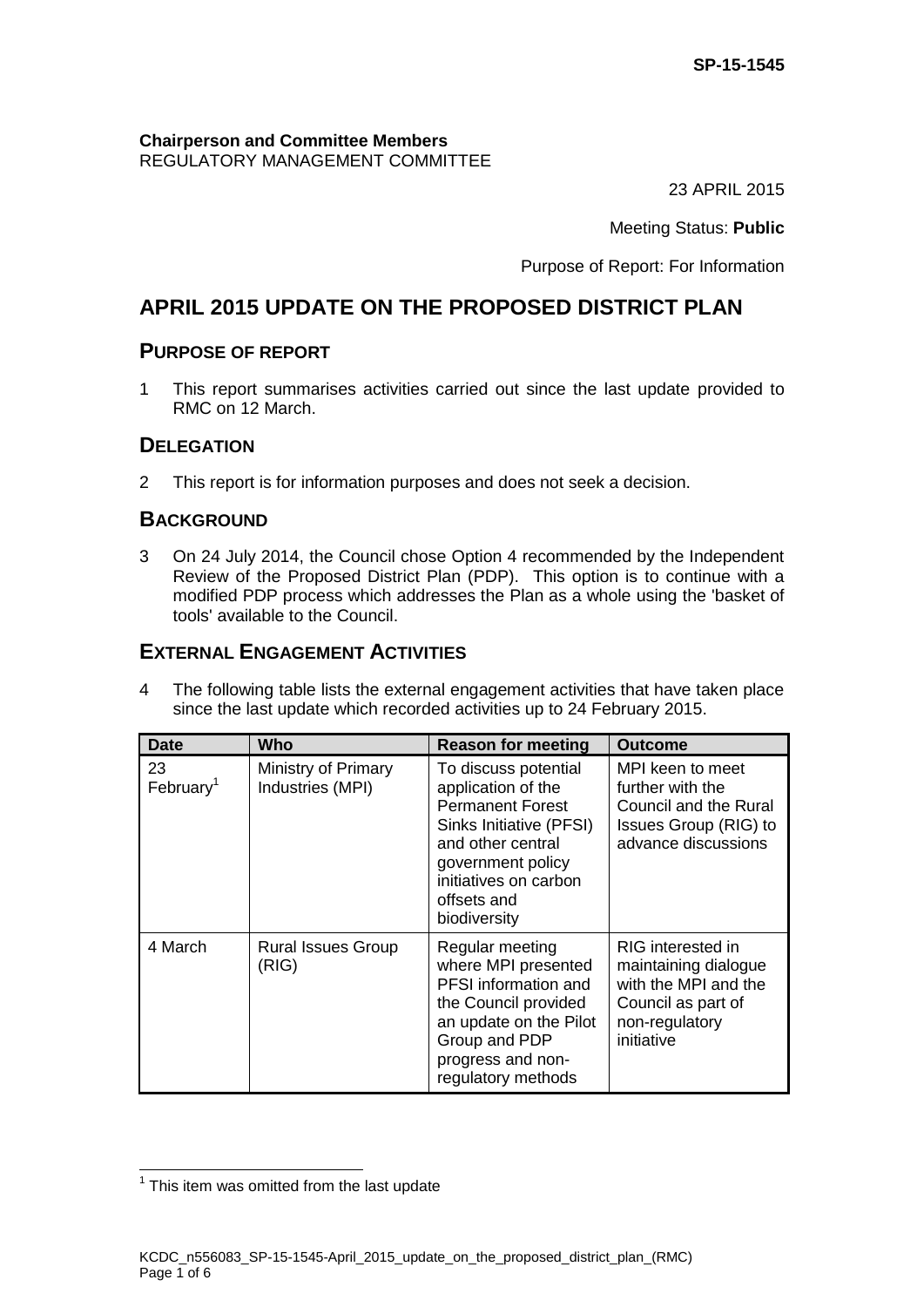| <b>Date</b> | <b>Who</b>                                                             | <b>Reason for meeting</b>                                                                                                       | <b>Outcome</b>                                                                                                                                                                                                                                                                                   |
|-------------|------------------------------------------------------------------------|---------------------------------------------------------------------------------------------------------------------------------|--------------------------------------------------------------------------------------------------------------------------------------------------------------------------------------------------------------------------------------------------------------------------------------------------|
| 4 March     | Coastlands                                                             | Discussion of town<br>centre car parking<br>requirements and<br>management                                                      | Will assist in<br>evaluating and<br>responding to<br>submissions                                                                                                                                                                                                                                 |
| 5 March     | <b>Greater Wellington</b><br><b>Regional Council</b><br>(GWRC)         | <b>Meeting with Senior</b><br><b>GWRC Managers to</b><br>discuss Plan<br>Harmonisation<br>process                               | Agreement that this<br>requires some extra<br>resources from both<br>Councils in the lead<br>up to the release of<br>the PDP Submitter<br><b>Engagement Version</b><br>at the end of May and<br>the notification of the<br><b>Proposed Natural</b><br>Resources Plan at the<br>end of June 2015. |
| 5 March     | Department of<br>Conservation (DOC)                                    | To provide an update<br>on PDP progress,<br>particularly associated<br>with rural ecology,<br>landscape and coastal<br>issues   | Will assist in<br>evaluating and<br>responding to<br>submissions                                                                                                                                                                                                                                 |
| 6 March     | Various submitters<br>related to site specific<br>flood hazard matters | Site visits by<br>stormwater engineer                                                                                           | Will assist in<br>evaluating and<br>responding to<br>submissions                                                                                                                                                                                                                                 |
| 9 March     | Submitter                                                              | In response to<br>submission on zoning<br>of Ihakara Street                                                                     | Will assist in<br>evaluating and<br>responding to<br>submission                                                                                                                                                                                                                                  |
| 15 March    | Rural Issues Group -<br><b>Pilot Group</b>                             | To discuss next steps<br>associated with<br>Tararua Ranges and<br>Foothills ecological<br>sites and landscape<br>layers         | Agreement on next<br>steps of this process                                                                                                                                                                                                                                                       |
| 18 March    | Submitter                                                              | To clarify the<br>submitter's request for<br>an area to be<br>identified as<br>outstanding natural<br>landscape                 | Will assist in<br>evaluating and<br>responding to the<br>submission                                                                                                                                                                                                                              |
| 19 March    | Submitter                                                              | To clarify the<br>submitter's request for<br>an amendment to the<br>significant amenity<br>landscape at Waitohu<br>Stream mouth | Will assist in<br>evaluating and<br>responding to the<br>submission                                                                                                                                                                                                                              |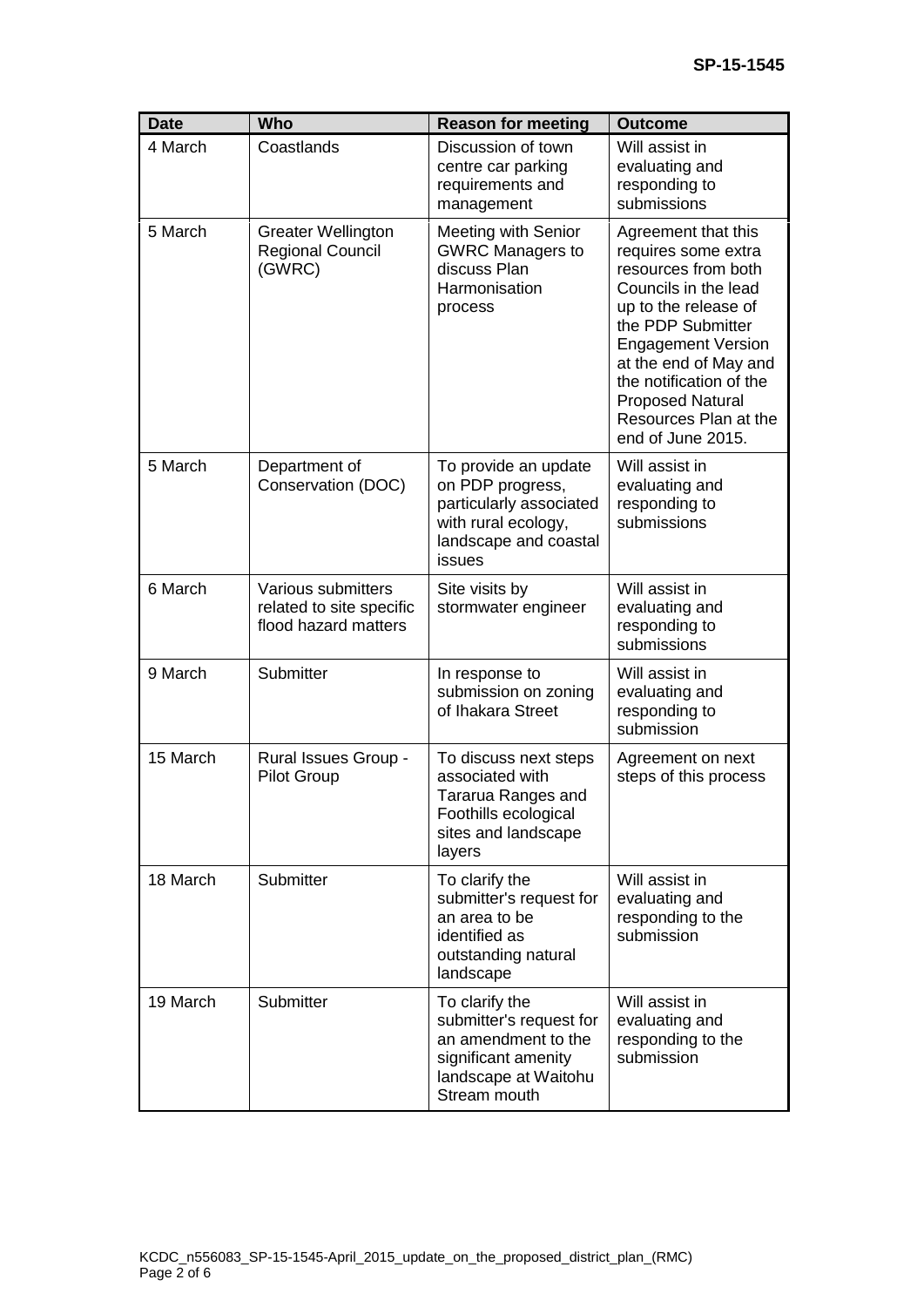| <b>Date</b>         | <b>Who</b>                                             | <b>Reason for meeting</b>                                                                                                                                                                                                                                         | <b>Outcome</b>                                                                                                        |
|---------------------|--------------------------------------------------------|-------------------------------------------------------------------------------------------------------------------------------------------------------------------------------------------------------------------------------------------------------------------|-----------------------------------------------------------------------------------------------------------------------|
| 20 March            | <b>GWRC</b>                                            | Plan Harmonisation<br>Working Group -<br><b>Regular Meeting</b>                                                                                                                                                                                                   | Discussion and<br>agreement on next<br>steps re plan<br>harmonisation                                                 |
| 25 March            | Heritage NZ                                            | Update on process<br>and discussion of<br>submission                                                                                                                                                                                                              | Further discussions to<br>be held once<br>Submitter<br><b>Engagement Version</b><br>available                         |
| 25 March            | Site visit to Kāpiti<br>Island, hosted by<br>Ngāti Toa | To assess landscape<br>issues and better<br>understand cultural<br>issues                                                                                                                                                                                         | Will assist in<br>evaluating and<br>responding to<br>submissions                                                      |
| 26, 27, 28<br>March | Site visits to waahi<br>tapu sites                     | In response to<br>submissions                                                                                                                                                                                                                                     | Will assist in<br>evaluating and<br>responding to<br>submissions                                                      |
| 27 March            | Various submitters                                     | Formal prehearing<br>meeting on coastal<br>and landscape<br>matters                                                                                                                                                                                               | Agree outcomes and<br>actions recorded in<br>Prehearing Report.                                                       |
| 29 March            | Rural Issues Group -<br><b>Pilot Group</b>             | Meeting on a<br>submitter's property to<br>discuss the<br>methodology for<br>applying the Regional<br><b>Policy Statement</b><br>criteria for defining<br>ecological sites and<br>landscape layers in<br>the PDP for the<br>Tararua Ranges and<br>Foothills areas | Progress on agreeing<br>next steps in Pilot<br>Group process (see<br>paragraph 5 below for<br>additional information) |
| 31 March            | Tāngata Whenua<br><b>Working Party</b>                 | Update on proposed<br>key changes to<br>chapters                                                                                                                                                                                                                  | Regular meetings                                                                                                      |
| 1 April             | Submitter with site<br>specific flood hazard<br>issues | To discuss concerns<br>raised by submitter                                                                                                                                                                                                                        | Will assist in<br>evaluating and<br>responding to<br>submissions                                                      |
| 1 April             | NZ Transport Agency<br>(NZTA)                          | To discuss waahi tapu<br>issue raised in<br>submissions                                                                                                                                                                                                           | Will assist in<br>evaluating and<br>responding to<br>submissions                                                      |

5 The meetings with the Rural Issues Group and its subcommittee, the Pilot Study Group, have focussed on agreeing field methodologies and land access for the landscape and ecological assessments. Agreement has been reached for the landscape architects acting for the Council (Isthmus) and an independent peer reviewer (Frank Boffa) to visit five pilot properties to review the existing landscape assessments done for the PDP. If the pilot property owners are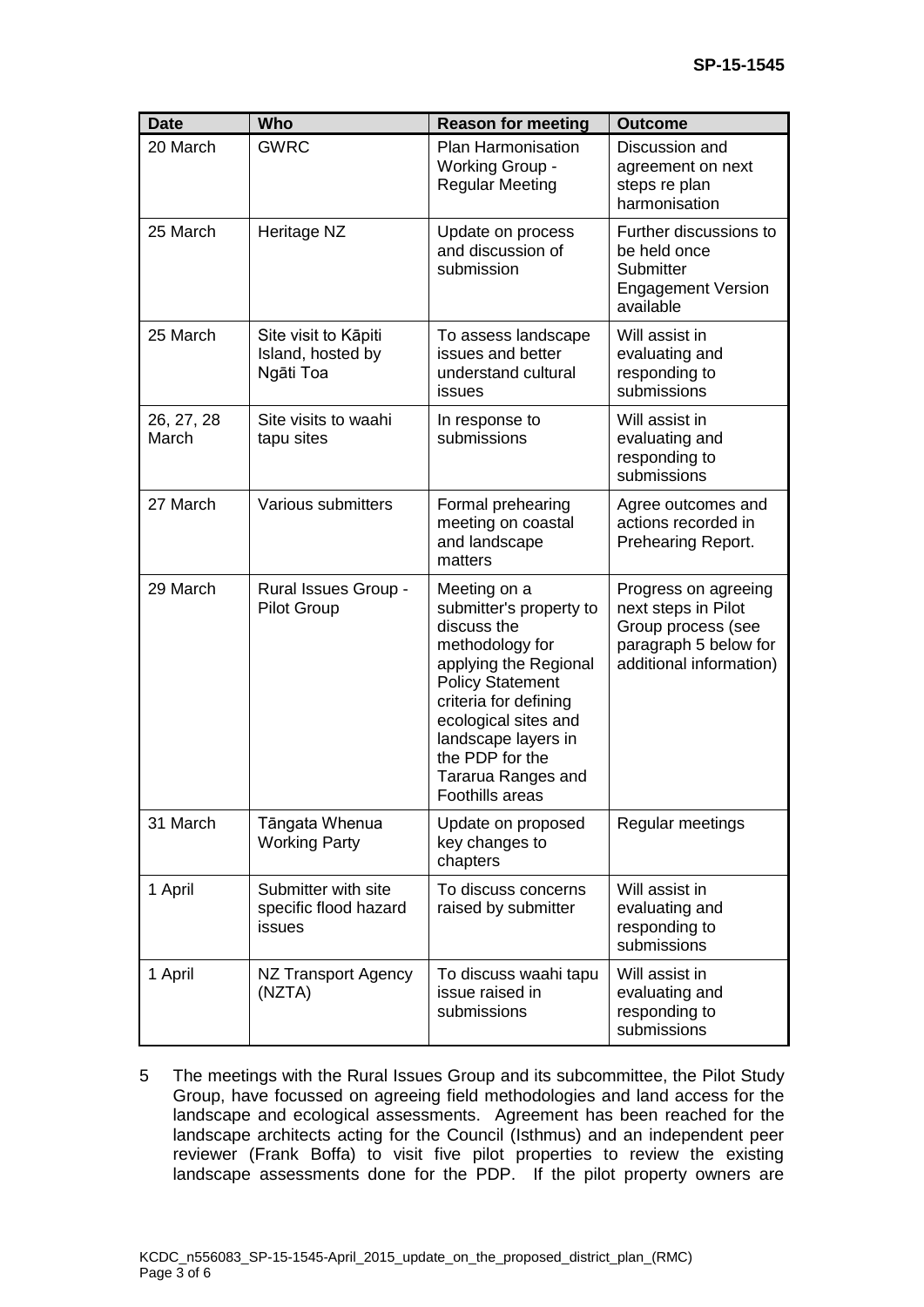satisfied with this process they will encourage the wider Rural Issues Group to allow access to their properties. Discussions are ongoing with the Pilot Study Group to allow access for the ecologists acting for the Council.

6 Due to delays in getting permission for land access, it is increasingly likely that the submitter engagement version of the PDP due at the end of May will not include fully revised landscape and ecological site mapping.

#### **INTERNAL ACTIVITIES**

- 7 The key internal activities undertaken by staff since the last update include:
	- Participation in Town Centres and Connectors meetings to ensure coordination with the PDP.
	- Continuation of internal and external review of redrafted chapters. Internal review is by the Resource Consents team. External review includes a planning review by Sylvia Allan (consultant planner) and a legal review by the Council's lawyers (Simpson Grierson).
	- Appointment of two new staff to fill the vacant positions of Policy Planner and Planning Technician.
	- Preparation of an engagement plan for the next phase ie release of the Submitter Engagement Version of the PDP.

#### **CONSIDERATIONS**

#### Policy considerations

8 There are no policy considerations that need to be referenced.

#### Legal considerations

9 There are no policy considerations that need to be referenced.

#### Financial considerations

10 Costs to date are within budget for the 2014/15 financial year.

#### Tāngata whenua considerations

11 There are no specific tāngata whenua considerations in this update report. An update report was provided at the Te Whakaminenga O Kāpiti meeting of 14 April 2015.

#### **SIGNIFICANCE AND ENGAGEMENT**

#### Degree of significance

12 The PDP is now in the statutory phase between close of submissions and commencement of hearings. As the PDP process has already been adopted by Council this report has a low degree of significance.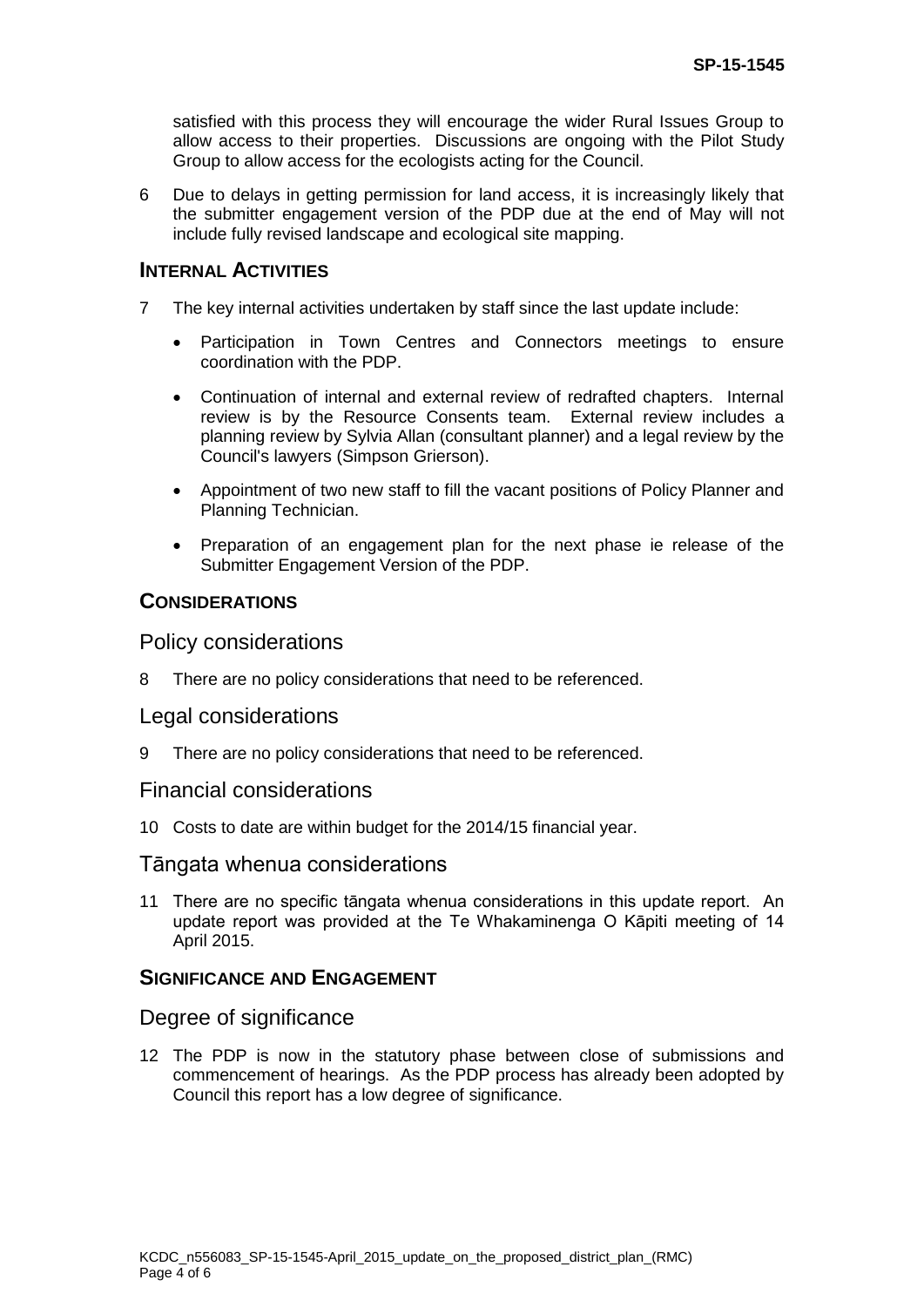### Engagement

- 13 The PDP implementation plan (refer to Attachment 1) provides for additional submitter engagement and prehearing meetings which are not required under the RMA.
- 14 An engagement consultant has been retained and is preparing a detailed Engagement Plan for the Submitter Engagement Version of the PDP. A communications Action Plan will be prepared to align with the Engagement Plan. A briefing to Councillors is planned for May 14 2015 outlining the engagement process for the Submitter Engagement Version of the PDP.

### Publicity and communications

- 15 There is a Communications Plan for the PDP. In line with this, a PDP Update Newsletter was provided to submitters following the March meeting of this committee. The newsletter gave the information about the following:
	- The ongoing submission review process
	- The release of the submitter engagement version of the redrafted PDP scheduled for the end of May
	- The three chapter leads not previously profiled in a PDP update ie Stephen Daysh, Janeen Kydd-Smith, and Gina Sweetman.

## **RECOMMENDATIONS**

16 That the update report be received.

| <b>Report prepared by</b>       | <b>Approved for</b><br>submission           | <b>Approved for</b><br>submission                |
|---------------------------------|---------------------------------------------|--------------------------------------------------|
| <b>Katherine Dorofaeff</b>      | <b>Wayne Maxwell</b>                        | <b>Stephen McArthur</b>                          |
| <b>Principal Policy Planner</b> | Group Manager,<br><b>Corporate Services</b> | Group Manager,<br><b>Strategy &amp; Planning</b> |

### **ATTACHMENTS**

1 Attachment 1 contains the PDP Implementation Plan